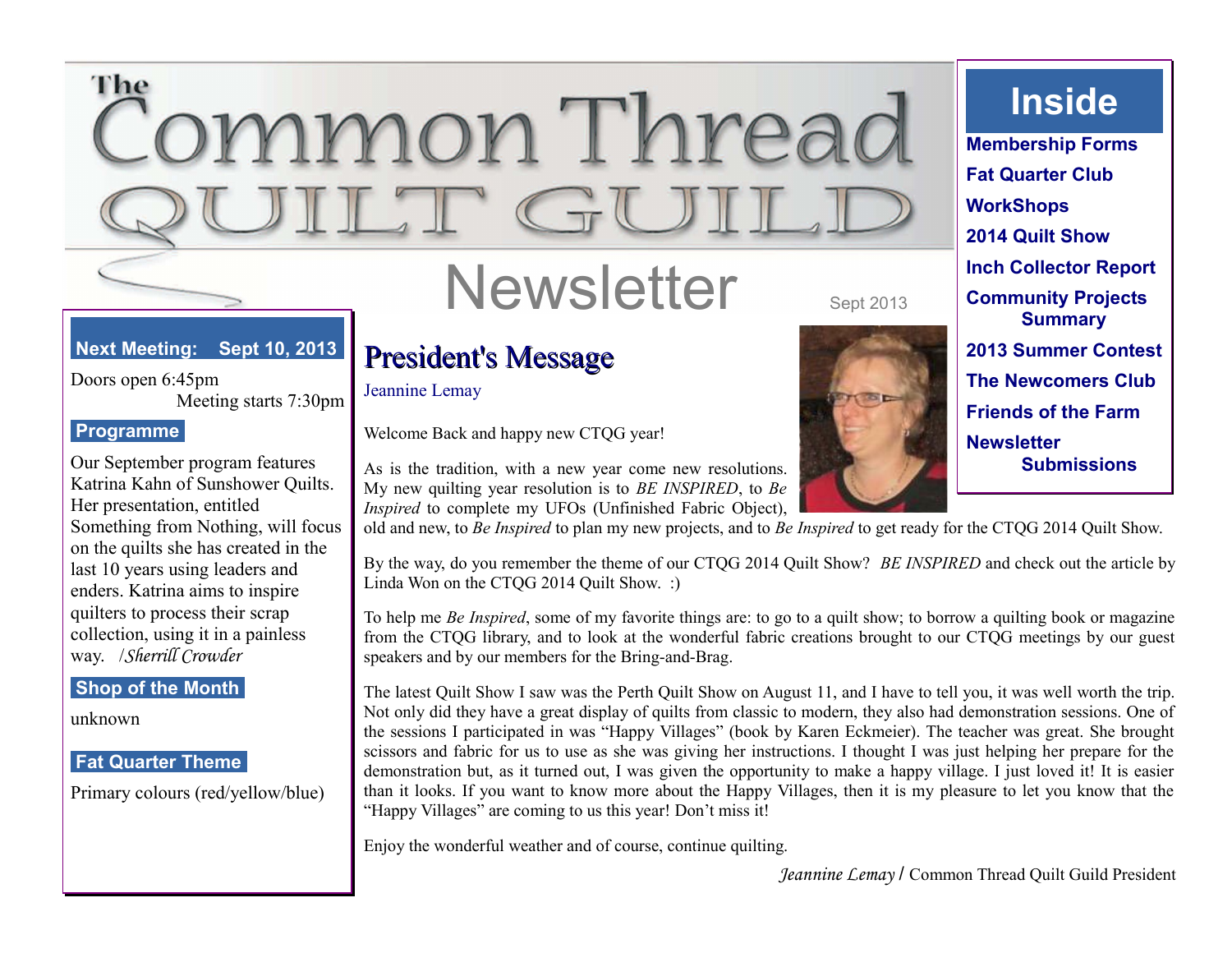## **Membership Forms**

There are still people who need to fill out the membership form (see the home page on the [website](http://www.commonthread.on.ca/index.html) (half way down: "2013- 2014 Registration Form") or see



the last page of this newsletter if you receive the print edition of this newsletter.

*Del Jazey* /Membership

## **Fat Quarter Club**

It's time for a new year of the fat quarter club. It works as follows. Each month there is a theme. If you wish to participate, bring one or more fat quarters that fit that theme to the fat quarter table before the guild meeting starts. For each fat quarter you give to us, we give you a ticket to put into a draw. If we have ten or under there is one draw. If we have twenty or more we will have two draws. The draw will be at the beginning of the meeting. If you win you will get the group of fat quarters.

In addition, we will have a contest during the last meeting in June. If you make a quilt, crib size or bigger, from the fat quarters you have won (plus any other additional fabrics you wish to add), you may bring it in and guild members will have an opportunity to vote for their favorite. There will be a 25 dollar prize. This applies to winners from May 2013 to May 2014.

#### **THEMES FOR 2013-2014**

| September | Primary colours (red/yellow/blue) |
|-----------|-----------------------------------|
| October   | Fall colours                      |
| November  | Blacks, whites and reds           |
| December  | Reds, greens and golds            |
| January   | <b>Neutrals</b>                   |

March Batiks June Florals

February Purples and pinks April Blues and greens May Children's prints

Note: if we have specified a particular set of colours, your fat quarter(s) should contain at least one of the colours and have a significant amount of that colour(s).

Looking forward to seeing you all. *Liz & Lyse* / Fat Quarter Club

## **WorkShops**

All workshops are held at Notre Dame des Champs, 3659 Navan Rd.

**September 28th** will be a sew day. (\$10)

**October 5th:** Appliqué Techniques by Fran O'Neill (\$40). You will learn six different applique techniques, including thread choices, pattern transfer methods and three different stitches.

Samples will be made that can be used as reference guides for future projects. Fabric kits will be available at the workshop:  $$10.00$ payable to instructor.

**November 2nd:** Half Log Cabin Workshop by Alice Chancey (\$40)

Have you ever made a log cabin quilt? Well here e) is a half log cabin technique you are going to love doing. It can be done scrappy or with only two colors if that is your preference. But I must warn you it is addicting once you start you can't stop making them. The technique allows you to

make 5 blocks at a time so by the time you start the 5th block, the first one is done. Come join us for a day of fun and sewing, you will get to meet new people, learn a new technique and get rid of some of your fabric collection. I prefer collection to stash don't you?

**November 16th:** Curvey Quilters by Victoria Vander Linden (\$40)

Learn to negotiate those curves making this simple but exciting curved project.

**December 7th:** will be another sew day. (\$10)

**February 1st, 2014**: In Full Bloom by Elaine Quehl (\$60)

[equehl@hotmail.com](mailto:equehl@hotmail.com) [www.elainequehl.com](http://www.elainequehl.com/)  [www.elainequehl.blogspot.com](http://www.elainequehl.blogspot.com/) 613-824-8050

In this one-day class the instructor will explain how she turns her close-up floral photographs into a pattern suitable for creating a fused wall quilt. Using one of the patterns she developed, students will learn how to construct a stunning quilt with depth and dimension. Four different patterns will be available for sale at a cost of

\$10 each: wild rose, lily, tulip, or poppy. Visit the floral gallery of instructor's website to

see samples. No sewing machine is required for this class as you will need the full day to build your flower.

February 22nd: All-Purpose Bag by Sue Ann Soullière (\$40)

Make your personal purse/sewing bag/travel bag. Do you like more than one pocket in your bag? Would you like to have longer straps to swing over your shoulder? Is a deeper bag, for carrying quilt projects what you want? Or are

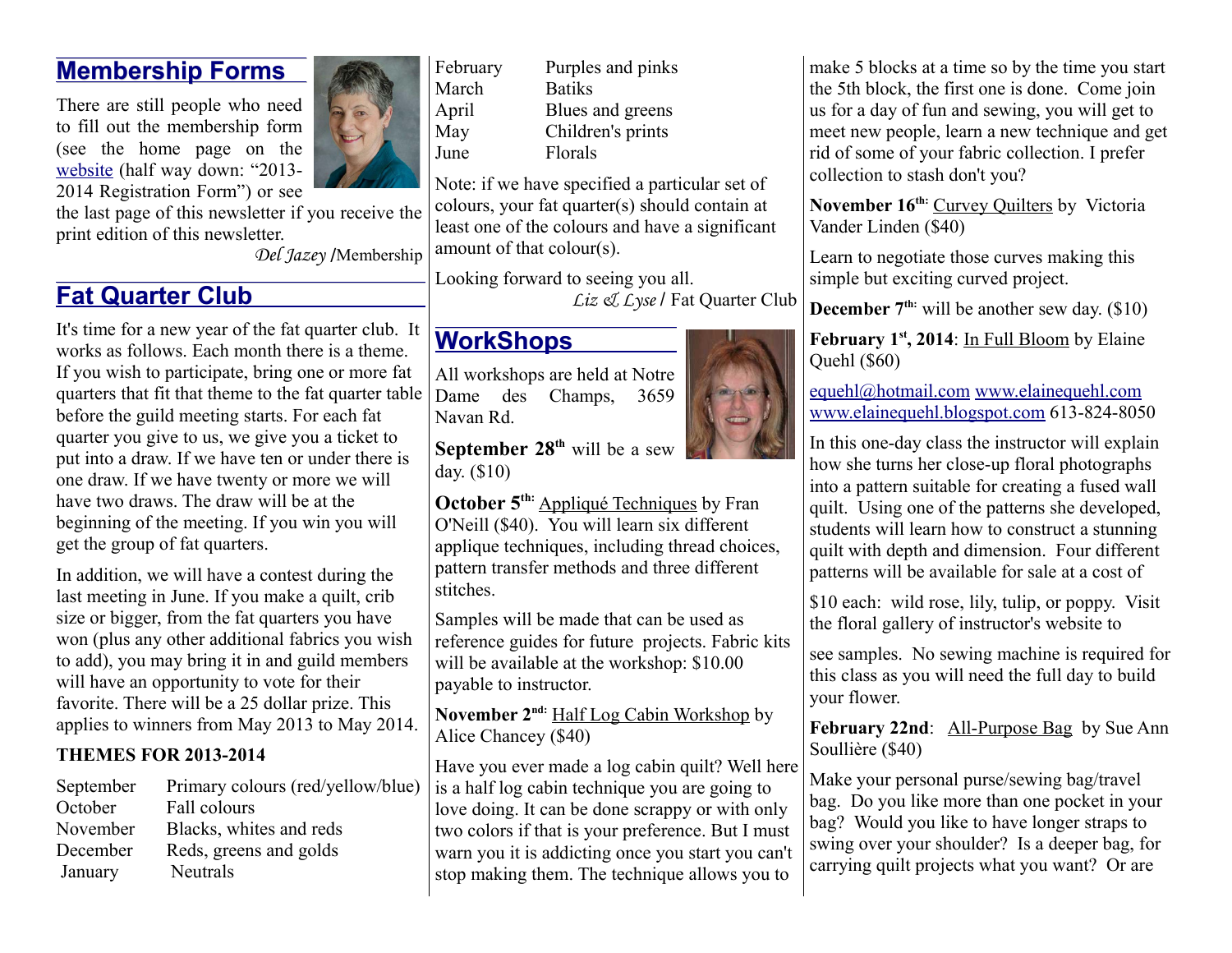you looking to make a one of a kind gift? This is the course for you. You will be able to adjust the basic pattern to create the ideal bag. Learn

an easy way to make a zippered pocket. Choose your own beautiful fabrics to personalize this project.



**March 15th:** Happy Villages by Jan Kettle (\$40) The president's message has already described this workshop.

*Susan Baker* / WorkShops

## **2014 Quilt Show**

I am so please to report that plans for our 2014 Quilt Show are well underway. It was easy for the Committee to agree on our Quilt



Show theme  $-$  *Be Inspired*  $-$  based upon our 2012 Show's overall winning quilt by Evelyn Jago.



I hope this picture of Evelyn's quilt,taken at our 2012 Show, inspires you to start planning your 2014 Show entries.

Evelyn's quilt was inspired by the windows in the Monk's dining room at Mont St. Michel. It was all hand appliquéd and hand quilted. At our 2012 Show, it won three awards: View's Choice, First Place Large Bed Quilt and Best Hand Quilting. We felt the word "inspired" in Evelyn's quilt description would work so well for our Quilt Show theme - inspiring members to create their quilts for the show and for those attending the show, to be inspired by our Guild's work.

At our most recent Quilt Show Committee Meeting, a thorough review of our budget was conducted. For the past number of shows, we have experienced at least a 25% increase in our expenses each year. This year is no different. Last Show, we increased the cost of the booths rented to the Merchant to cover these increases. This year, the Committee felt we will have to increase the general admission to \$10 in order to cover our cost increases.

We plan to keep you up-to-date via our newsletter, the website and monthly meetings. You can easily check the Quilt Show link on our website to verify show dates, times, etc. So, stay tuned. Next month, we will have the categories and quilt sizes available.

*Linda Won* / Quilt Show

## **Inch Collector Report**

Welcome back to everyone as we begin another Common Thread quilting year.



Please remember to bring your measurements with you to Bring

and Brag so we can keep track of the total inches quilted to see how quickly we reach our goal of completing the Rideau Canal Skateway.

In June 10,892 inches were displayed at Bring and Brag.

In July 4536 total inches were turned in to Community Projects.

To date we have quilted .46 of a mile. We are off and running, stitch by stitch.

See you at the September meeting!

*Susan Baker* / Inch Collector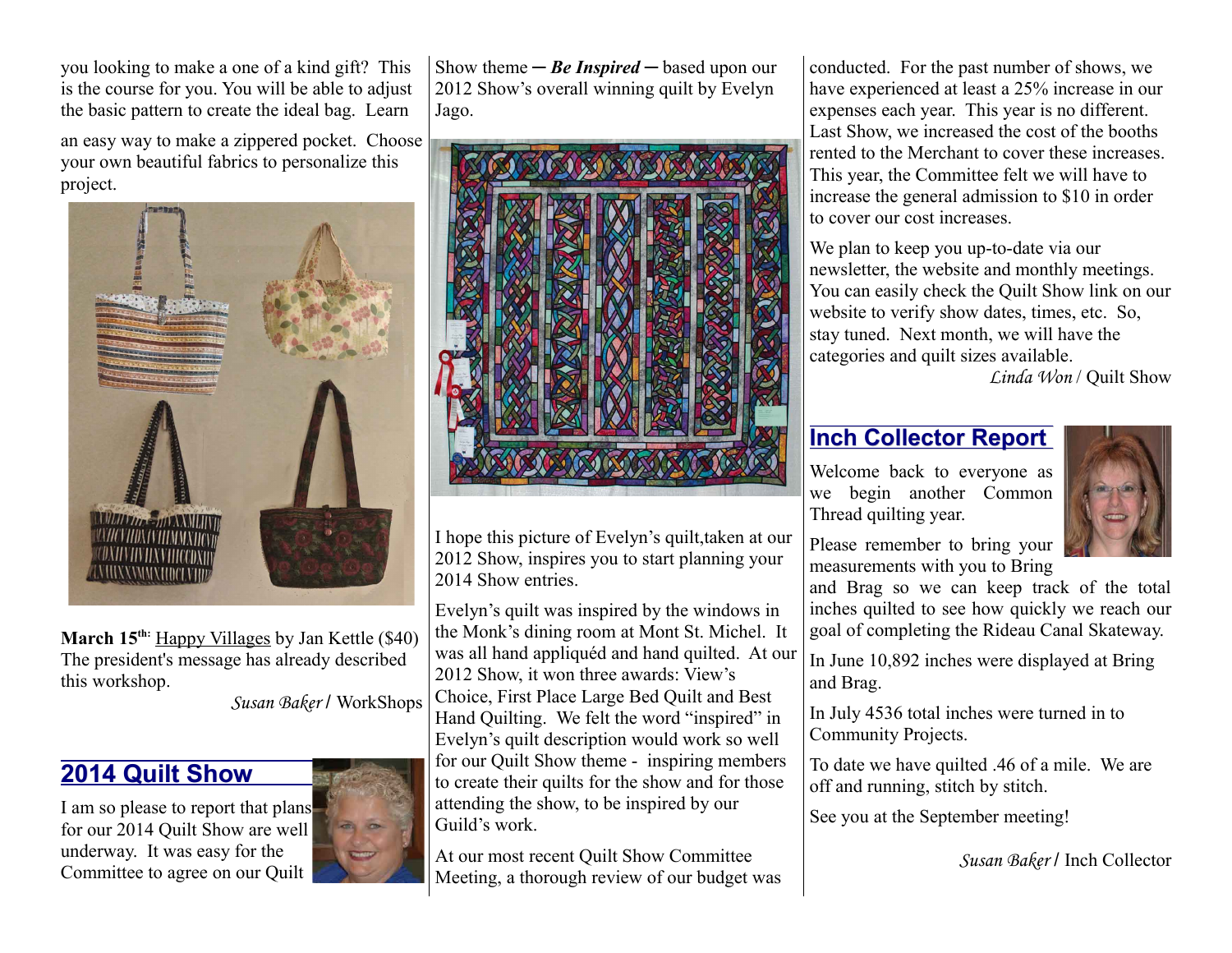#### **COMMUNITY PROJECTS SUMMARY**

**Committee: Catherine Parkinson (Chair), Barb Donaldson, Catherine Senecal, and Victoria Vander Linden**

#### **How can you help**? You can

sign out a kit of donated fabric to sew into a top or finished quilt; or sign out a quilt top to be quilted; or donate a quilt, backing or batting. **We will have more kits in September.** 

**1)** The Common Thread Quilt Guild collects monthly donations of **Cuddle Quilts** for use at the **General Campus** of the Ottawa Hospital. Our goal for 2012-2013 was 350. **In June we delivered 44 cuddle quilts.** This made our yearly grand total of cuddle quilts delivered equal to 441! Thank you to everyone that helped us to exceed our goal.

**SIZE MATTERS: Check out the size requirements: for optimum utility, please make your Cuddle Quilts 18" x 24", or make them 22" square. Our battings and backings are cut 24"x 24" to finish 22" square.** 

**2)** We support the women's programs and seniors programs at the **Eastern Ottawa Resource Centre** with adult themed Comfort Quilts (40" x 60"). **We delivered 14 quilts at the end of April for women in the Victims of Violence program.**

**3) CHEO Children's Oncology –** Children's quilts from tot to teen**. This summer, we were able to deliver 12 quilts for boys and 8 quilts for girls for the young cancer patients.**

**4) CHEO Dialysis -** Children's quilts from tot

to teen.

**5) Chernobyl Quilts** - All sizes from infant to adult can be donated for shipping to Chernobyl. **This summer we have delivered 35 quilts to Chernobyl.**

**6) Interval House -** Bright and cheerful quilts. **Our Interval House community will receive 18 quilts this summer.**

**A big thank you to all who supported our Community Projects the past year!** *Catherine Parkinson* / Community Projects

## **2013 SUMMER CONTEST**

**2013 Summer Contest-Required Reading**

**Bring your tops and completed quilts to the September or October meeting.** 

Remember the free copy of the CTQG Quilt Pattern Book 2013 handed out at the

April/May/June meeting? To participate in the Summer Contest 2013, you have to read your copy and select a pattern. Make a top or make a quilt. Make it of your own fabric, or of fabric you have signed out from the Community Projects Committee.

**Rules:** 1) Use a pattern from the CTQG Quilt Pattern Book 2013.

2) All finished quilts must have a CTQG label sewn on the back.

3) Size: A top must be 40" wide x 60-64" long.

A quilt must be a minimum of 40" x 60". No



4) All quilts and tops must have a paper pinned on them with the member's name and the name of the pattern used.

 5) Return the finished quilt or top by the October 8, 2013 meeting.

6) A draw will be held at the November 12, 2013 meeting. The winner from finished quilts will receive \$75.00. The winner from tops will receive \$15.00.

*Victoria Vander Linden* / Community Projects

## **OTTAWA NEWCOMERS CLUB**

My name is Linda Vachon and I am in charge of publicity for the Ottawa Newcomers Club. I was hoping that it would be possible to establish a link that might be mutually beneficial for both of our organizations.

Our purpose is to help new comers to the Ottawa area feel comfortable in their new surroundings and provide activities that will help also to establish new friendships. Since we cannot cover all bases, helping women find links to other groups is also part of our mandate.

I have asked that your website have a link to us and we will do it for you, so perhaps you will get new members that are also new to the Ottawa area.

> Linda Vachon, publicity for the Ottawa Newcomers Club